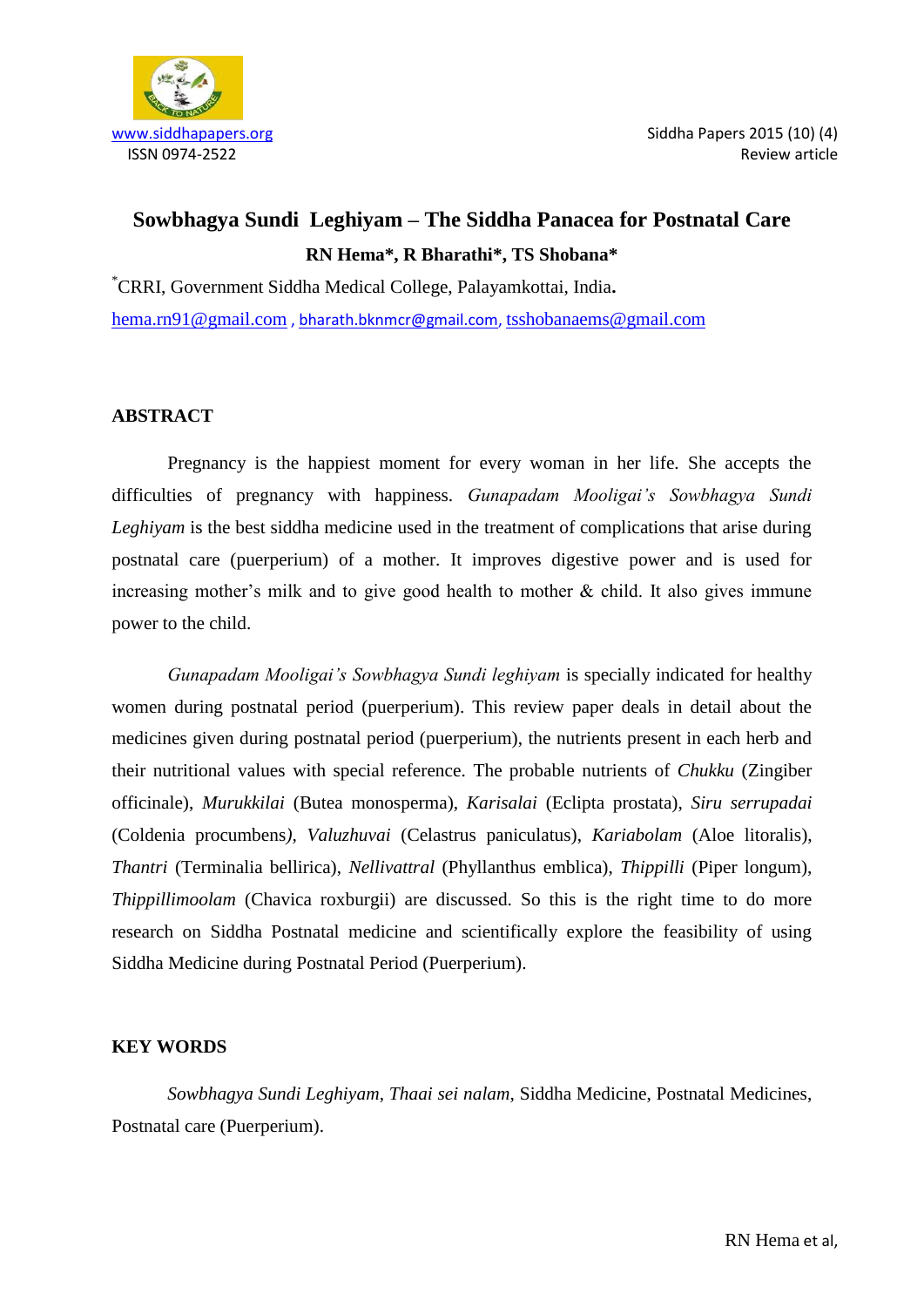# **INTRODUCTION**

Siddha system of medicine is one of the ancient systems of medicine in the world which is being followed by the people of Southern India. During Postnatal period (Puerperium) there are some Common Puerperal Problems and Serious Maternal Problems Health Problems. On intake of *Sowbhagya Sundi Leghiyam* this problems are treated and it gives good health to mother & child. In Siddha system intake of *Sowbhagya Sundi Leghiyam* during postnatal period have the following nutrients in it. Now we can see below the herbal drugs and their nutritional value of *Sowbhaghya sundi Leghiyam* given during postnatal period to mother and child.

# **POSTNATAL CARE (PUERPERIUM)**

During Postnatal period (Puerperium) there are risk factors of Common Puerperal Problems such as Micturation, Bowel problems, Backache, Psychological problems and Serious Maternal Health Problems such as Postnatal Psychosis, Postpartum haemorrhage, Puerperal Pyrexia, thrombo embolism are seen in a woman.

#### **SOWBHAGYA SUNDI LEGHIYAM**

*Gunapadam Mooligai's Sowbhaghya Sundi Leghiyam* made of herbal drugs is used in the treatment of complications that arise during postnatal care (puerperium) of a woman. It improves digestion power and helps in increasing mother's milk and to give good health to mother &child. It also gives immune power to the child.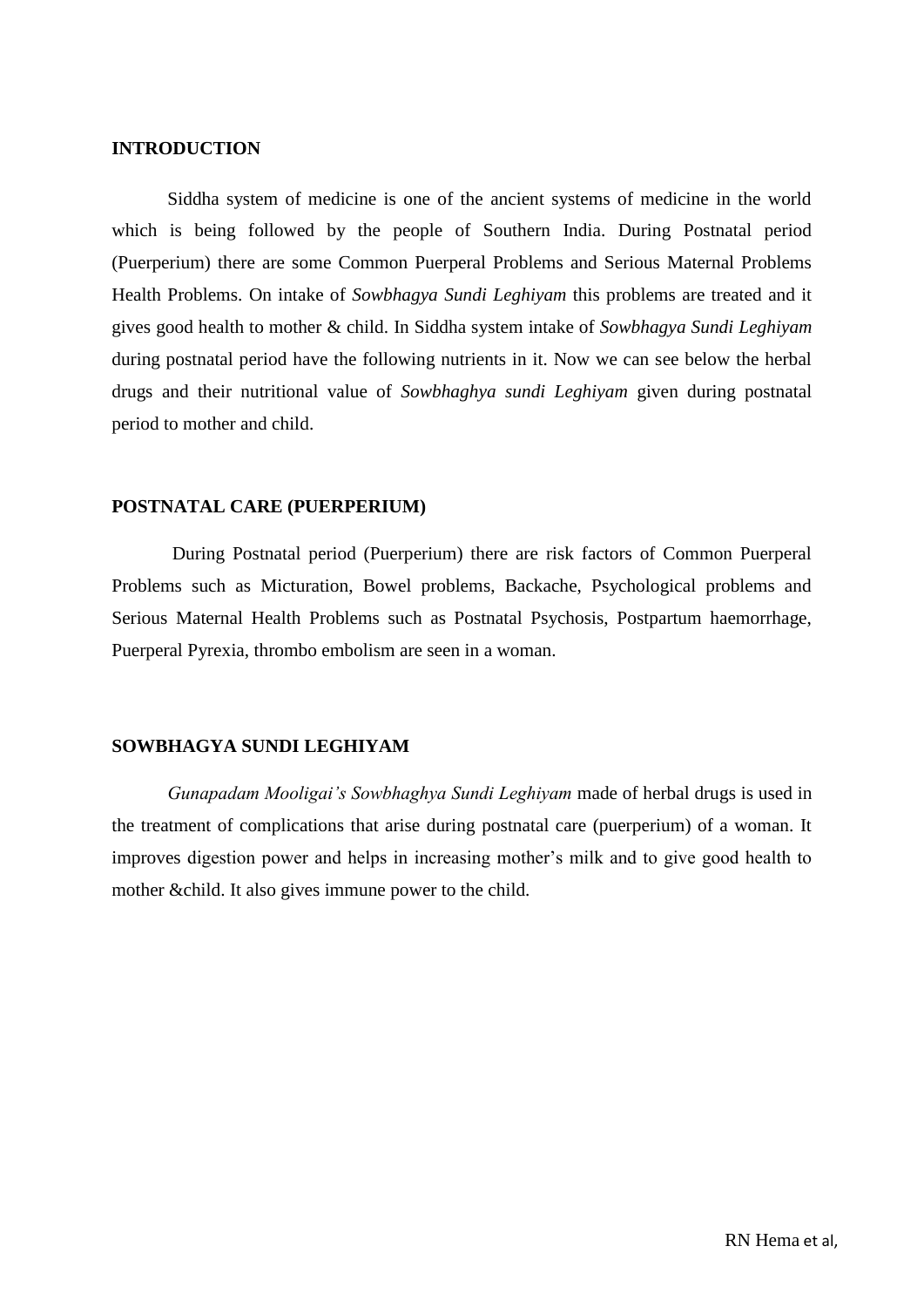# *Ingredients*

| Tamil/Commo      | <b>Botanical/Family</b>     | Part        | <b>Uses in siddha</b> | Phytochemicals             |
|------------------|-----------------------------|-------------|-----------------------|----------------------------|
| n Name           | <b>Name</b>                 | <b>Used</b> |                       |                            |
| Chukku/Dried     | officinale/<br>Zingiber     | Rhizome     | Indigestion, cold,    | $\beta$ -sitosterol,       |
| Ginger           | Zingiberaceae               |             | anti-vatha,           | palmitate, hexa            |
|                  |                             |             | headache.             | cosanoic acid,             |
|                  |                             |             |                       | gingerol, omega            |
|                  |                             |             |                       | glycerol                   |
| Semmulli/        | Barleria                    | Leaf        | Cough,                | Sitosterol,                |
| Porcupine        | prionitis/Acanthaceae       |             | constipation,         | scutellarein,              |
| flowers          |                             |             | intestional worms,    | alkaloid, flavanoid,       |
|                  |                             |             | Anti-inflammatory     | simple phenolics,          |
|                  |                             |             |                       | steroid, tannins,          |
|                  |                             |             |                       | saponins                   |
| Senthiraru/      | Santalam                    | Wood        | Astringent,           | $\beta$ -carotene,         |
| Indian           | album/Santalaceae           |             | antiseptic,           | tricylosantalal,           |
| sandalwood       |                             |             | analgesic,            | $\alpha$ -santalol,        |
|                  |                             |             | antispasmodic,        | $\beta$ -santalol, tannins |
| Murukkilai/      | <b>Butea</b><br>monosperma/ | Leaf        | Astringent, tonic,    | Phenolics,                 |
| Flame of forest  | Fabaceae                    |             |                       | Flavonoids                 |
| Karisalai/       | Eclipta<br>prostate/        | Leaf        | Alterative, hair      | Eolipitine, steroids,      |
| Trailing eclipta | Asteraceae                  |             | growth, hepitonic     | flavonoids                 |
| Siru serrupadai/ | Coldenia                    | Leaf        | Abscess,              | Phytosterol,               |
| Creeping         | procumbens/                 |             | leucohorrea, heavy    | flavanoids.                |
| coldenia         | Boraginaceae                |             | menstrual bleeding,   |                            |
|                  |                             |             | cancer,               |                            |
|                  |                             |             | Anti-inflammatory,    |                            |
|                  |                             |             | digestive,            |                            |
|                  |                             |             | antidiabetic          |                            |
| Takkolam/        | Illicium<br>verum/          | Leaf        | Rheumatism,           | Flavonoids,                |
| Chinese<br>star  | Schisandraceae              |             | digestion             | alkaloids,                 |
| anise            |                             |             |                       | tri-terpenoids,            |

*Table 1. Ingredients of Sowbhagya Sundi Leghiyam of herbal sources*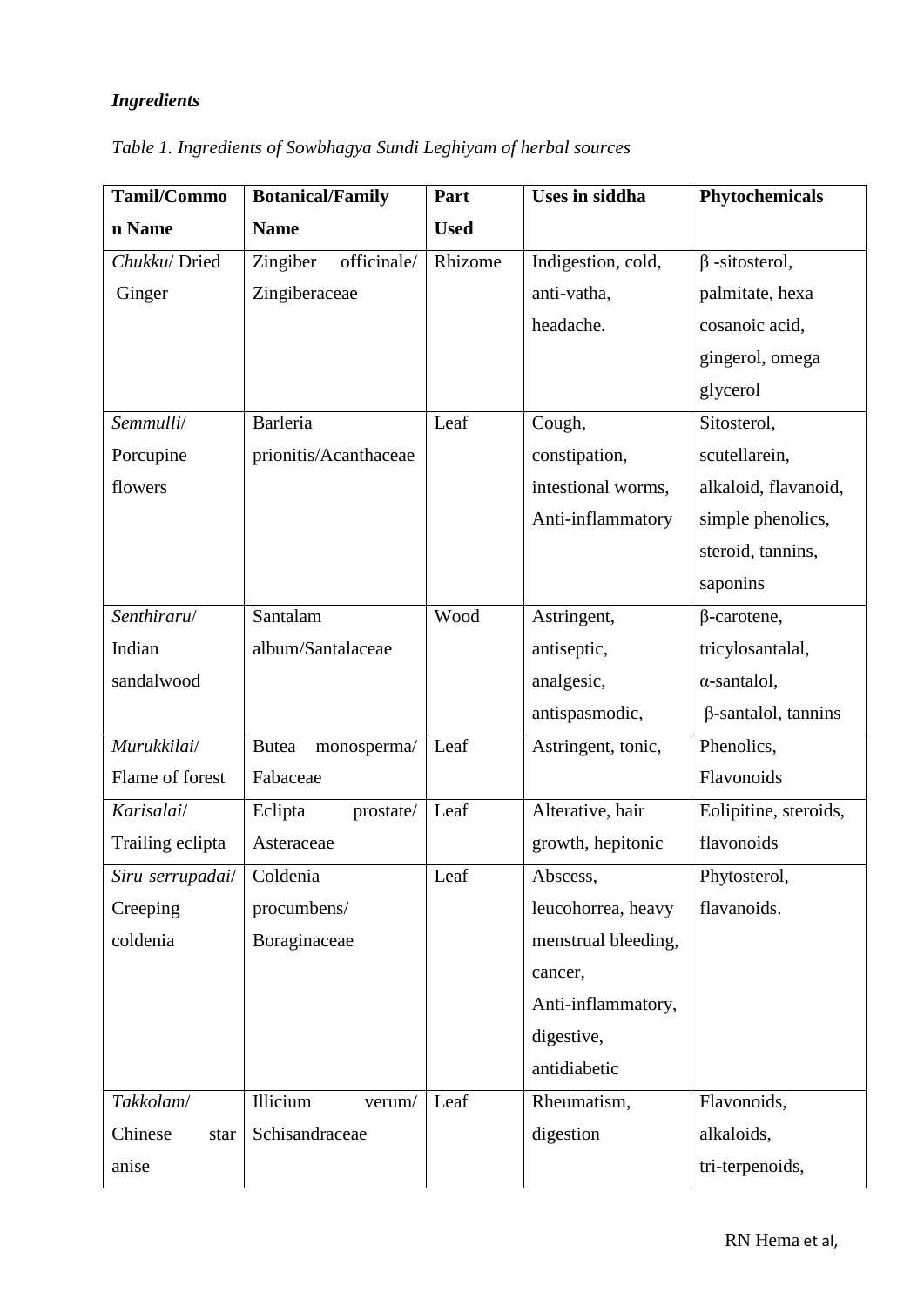|                   |                       |            |                      | tannins, cardiac      |
|-------------------|-----------------------|------------|----------------------|-----------------------|
|                   |                       |            |                      | glycosides            |
| Valuzhuvai/       | Celastrus             | Leaf, Seed | Analgesic, Anti-     | Celapanine,           |
| Climbing<br>staff | paniculatus/          |            | inflammatory,        | Malkanguniol,         |
| plant             | Celastraceae          |            | antioxidant,         | malkanguinine,        |
|                   |                       |            | appetite stimulant,  | triterpenoid          |
|                   |                       |            | emetic, brain tonic  |                       |
| Kugai niru/ East  | Maranta arundinacea/  | Rhizome    |                      |                       |
| Indian<br>arrow   | Marantaceae           |            |                      |                       |
| root              |                       |            |                      |                       |
| Kariabolam/       | littoralis/<br>Aloe   | Leaf       | Anti-inflammatory,   | A.C,                  |
| Later of Indian   | Xanthoorrhoeaceae     |            | wound healing,       | o-diglucosylated      |
| alives            |                       |            | tonic,               | ovantrone             |
|                   |                       |            | stomachic            |                       |
| Vaivilangam/      | Embelia<br>ribes/     | Seed       | Anthelmintic         |                       |
| Emebelia          | Primulaceae           |            |                      |                       |
| Thantri/ Belliric | Terminalia bellirica/ | Seed       | Tonic, expectorant,  | $\beta$ -sitosterol,  |
| Myrobalan         | Combretaceae          |            | extra pounds of      | Friedelin, D-glucose, |
|                   |                       |            | uterine muscles,     | fructose, sucrose,    |
|                   |                       |            | amniotic fluid,      | galactose, mannose    |
|                   |                       |            | placenta, increase   | glycosides, tannins,  |
|                   |                       |            | in blood volume      | saponins              |
| Nelli             | Phyllanthus emblica/  | vattral    | Food absorption,     | Quercetin,            |
| vattral/Indian    | Phyllanthaceae        |            | balance stomach      | phyllaemblic          |
| Gooseberry        |                       |            | acids, fortifies the | compounds, gallic     |
|                   |                       |            | liver, flushes out   | acid, tannins,        |
|                   |                       |            | toxins, antioxidant, | flavonoids, pectin,   |
|                   |                       |            | anticarcinogenic,    | polyphenolic          |
|                   |                       |            | antitumour,          | compounds, ellagic    |
|                   |                       |            | antigenotoxic,       | acid, chebulinic      |
|                   |                       |            | antiinflammatory     | acid, chebulagic      |
|                   |                       |            |                      | acid, terprnoids,     |
|                   |                       |            |                      | alkaloids(phyllantidi |
|                   |                       |            |                      | -ne, phyllantine)     |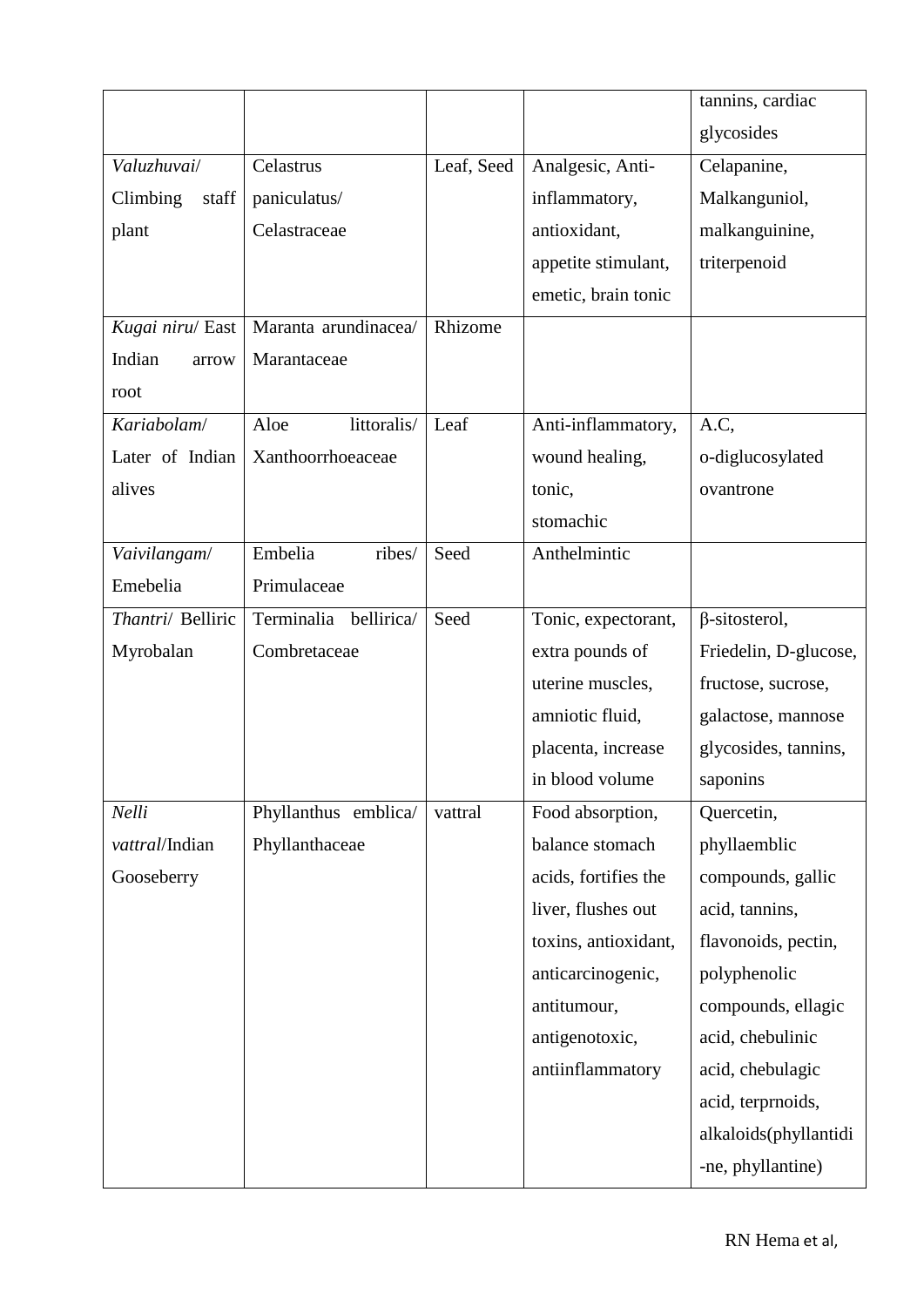| Thippili/<br>Long   | Piper<br>longum/       | Unripened  | Bronchial diseases, | 1% Volatile oil,      |
|---------------------|------------------------|------------|---------------------|-----------------------|
| pepper              | Piperaceae             |            | dyspepsia, worms,   | Resin, alkaloids      |
|                     |                        |            | amoebiasis, tonic,  | piperine, piperidine, |
|                     |                        |            | hemantinic          | piperlonguminine,     |
|                     |                        |            |                     | a waxy alkaloid N-    |
|                     |                        |            |                     | isobutyldeca-trans-   |
|                     |                        |            |                     | 2-trans 4-dienamide,  |
|                     |                        |            |                     | terpenoid             |
| Thippilimoolam/     | Piper<br>longum/       | Root       | Asthma              |                       |
| Long<br>pepper      | Piperaceae             |            |                     |                       |
| root                |                        |            |                     |                       |
| Amukkara/           | Withania somnifera/    | Leaf, Seed | Tumours,            | Tropine,              |
| Winter cherry       | Solanaceae             |            | tubercular glands,  | cuscohygrine,         |
|                     |                        |            | carbuncles of       | steroidal lactones,   |
|                     |                        |            | ulcers.             | withaferine           |
| Ponmusuttai/        | Sida<br>acuta/         | Root       |                     | Flavonoid, tannin,    |
| leaf<br>Velvet      | Malvaceae              |            |                     | alkaloid,             |
| wound plant         |                        |            |                     | antioxidants          |
| Kandangkattari/     | Solanum<br>surattense/ | Root       | Cough, asthma,      | Alkaloid, Phenolics,  |
| Yellow berried      | Solanceae              |            | chestpain.          | Flavanoids            |
| night-shade         |                        |            |                     | Kaempferol,           |
|                     |                        |            |                     | Quercetin,            |
|                     |                        |            |                     | solasodine, amino     |
|                     |                        |            |                     | acid, ascorbic acid   |
| Nannari/ Indian     | Hemidesmus indicus/    | Root       |                     | Phenolics, Tannins,   |
| Sarsaparilla        | Apocynaceae            |            |                     | Hydrogen cyanide,     |
|                     |                        |            |                     | oxalate               |
| Nilapanai/          | Curculigo orchioides/  | Root       |                     |                       |
| <b>Black musale</b> | Hypoxidaceae           |            |                     |                       |

# **Data-collection**

Actions proved through *In-*vitro and *In-*vivo studies of individual ingredients exhibit the following activities.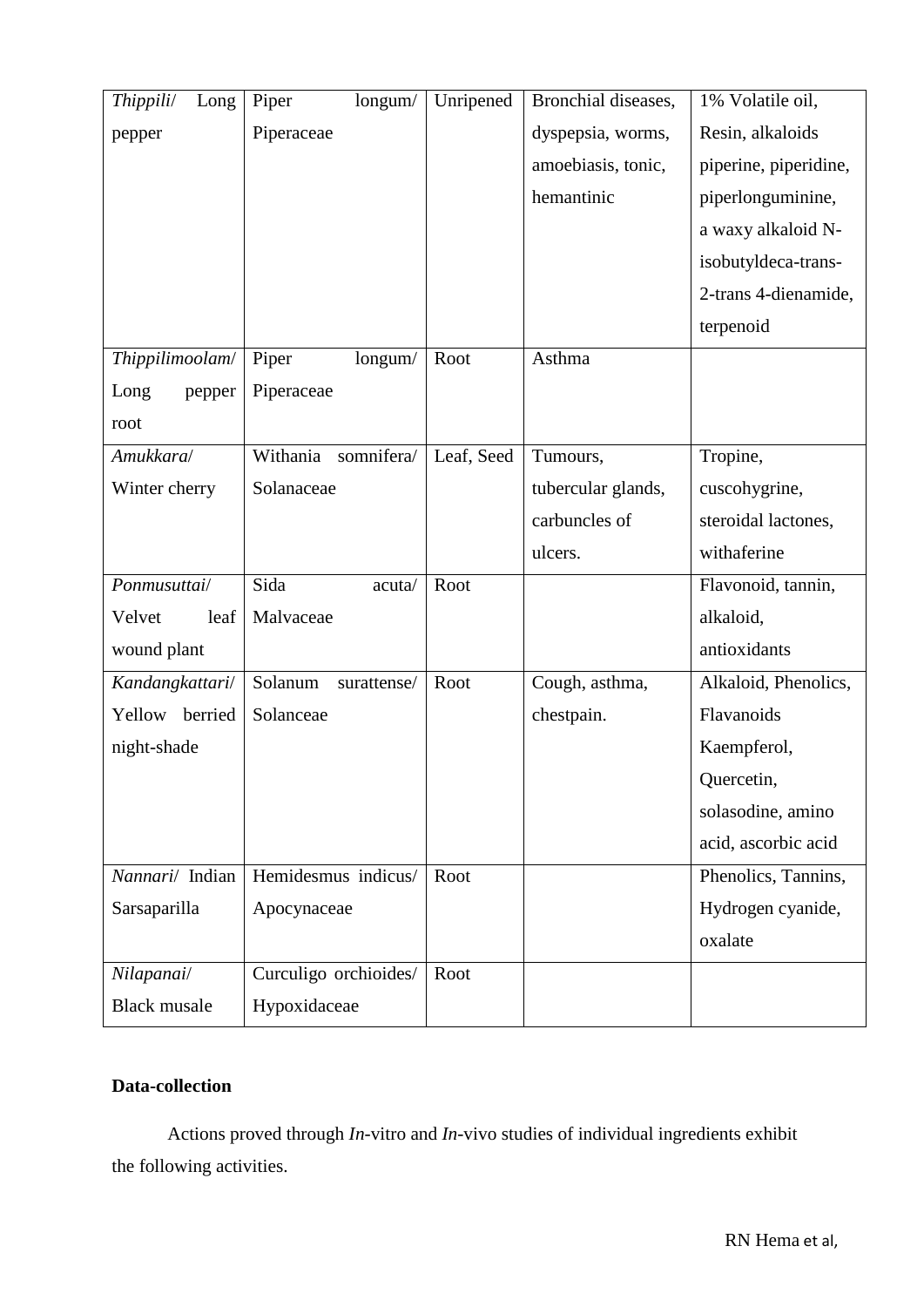# **Zingiber officinale**

 Anti-oxidant activity[3], Antibacterial activity [5], Anticancer activity [3], Anti tumour promoting activity[7], Anti- inflammatory activity[ 4], Anti-ulcerogenic activity[6].

# **Barleria prionitis**

Anti -inflammatory activity [8], Antinociceptive activity [9].

#### **Santalum album**

Anti- inflammatory activity [10], Anti- oxidant activity [11], Analgesic activity [11].

## **Butea monospermea**

Anti- inflammatory [12], Anti obese activity [13], Anti-oxidant activity [14].

# **Eclipta prostata**

Anti- inflammatory activity [15], Anti-oxidant activity [16], Analgesic activity [17], Haemorrhagic activity [18].

#### **Celastrus panniculatus**

Antifungal activity [19], Anti-oxidant activity [20], Neuro protective activity [21].

# **Maranta arundinacea**

Anti-inflammatory activity [22], Anti-microbial activity [23], Anti-oxidant activity [24].

# **Terminalia chebula**

Anti-oxidant activity [25], Anti bacterial activity [26], Anti viral activity [26], Anti arthritic activity [27].

# **Withania somnifera**

Anti-inflammatory activity [28], Immuno modulatory activity [29], Anti cancer activity [30], Anti granuloma activity [31].

# **Embelia ribes**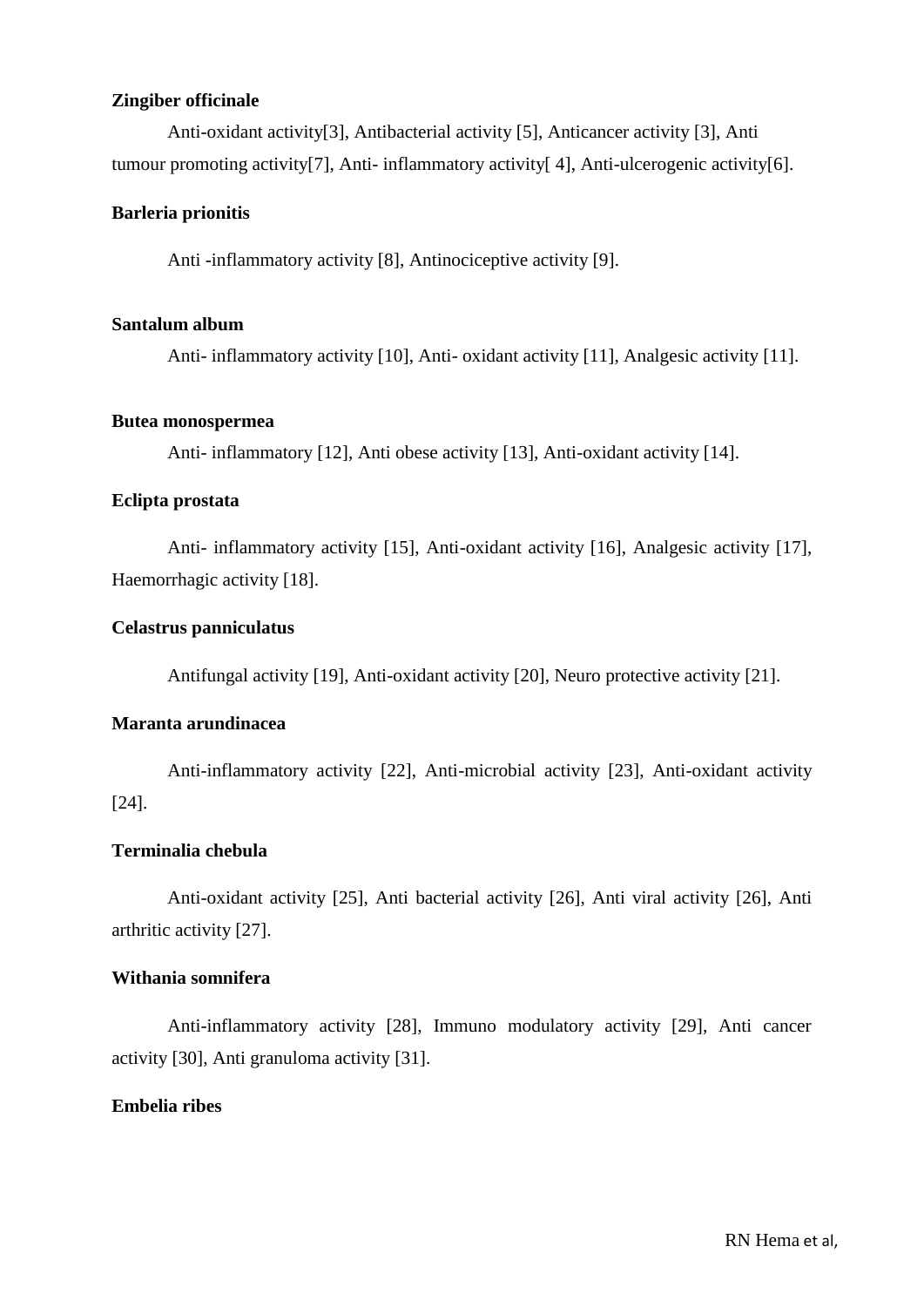Antihistamic activity[32], Broncho-dilating activity[32], Anti-oxidant activity[ 33], Analgesic activity[34], Anti tumour activity[34].

# **Phyllanthus emblica**

Anti-inflammatory activity [35], Anti bacterial activity [36], Anti microbial activity [37], Anti helminthetic activity [37].

#### **Pipper longum**

Anti inflammatory activity[38], Antiasthmatic activity[39], Antitumour activity[40], Anti modulatory activity[40], Analgesic activity[41].

# **Hemidescus indicus**

Anti oxidant activity [42], Anti thrombotic activity [43], Anti pyretic activity [44], Anti enterobacterial activity [45].

#### **Sida acuta**

Anti fungal activity[46], Anti bacterial activity[47], Anti hypoglycemic activity[48].

#### **Solanum surattense**

Anti oxidant activity[49], Anti microbial activity[50], Anti hypoglycemic activity[51], Anti inflammatory activity[52].

#### **Curculigo orchioides**

Anti-oxidant activity [53], Anti hypoglycemic activity [54].

# **DISCUSSION & CONCLUSION**

 From the details above, we are familiar with the medicines and nutrient content of herbs and their values of SSL, in providing good postnatal care as per Siddha system of Medicine. The individual drugs exhibit synergetic action thereby contributing to the overall prophylactic and therapeutic properties of the medicine as a potent postnatal drug in Siddha. The Scientific Research Community has to elucidate the above *sowbhagya sundi leghiyam* as a fulfilled postnatal medicine.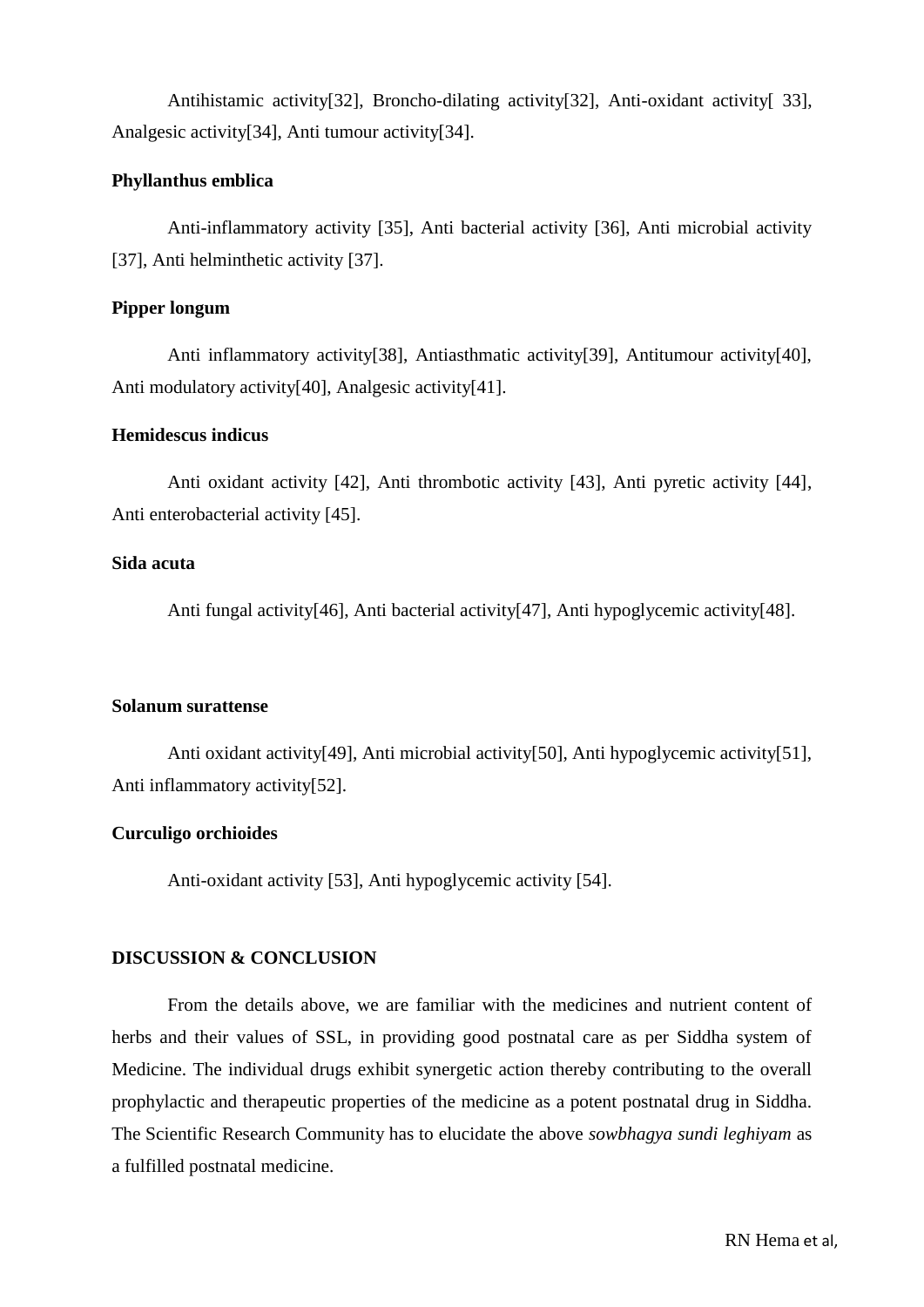#### **REFERENCES**

1. Dr. Murugesa Muthualiyar, Siddha Material Medical (vegetable section), Volume 1, Fourth edition, 1988, Publisher, Tamilnadu Siddha Medical Council, Chennai.

2. Dr.Durai Rasan, H.P.I.M, Noi Illa Neri (Siddha Hygiene and Preventive Medicine), Department of Indian Medicine and Homeopathy, Chennai.

3. Rajesh Kumar Mishra, Anil Kumar, Ashok Kumar, Pharmalogical activity of Zingiber officinale, International Journal of Pharmaceutical and chemical sciences,Vol 1:3,2012,1423- 1425.

4. Shen CL, Hong KJ, Kin SW. Comparative effects of Zingiber officinale on the production of inflammatory mediators in normal and osteoarthritic cow chondrocytes, Journal Medical Food,8(2),149-153.

5. Azu NC, onyeagba RA, Okoro N Antibacterial activity of Allium cepa and Zingiber officinale on Staphylococcus aureus and pseudomonas aeruginosa, International Journal Tropical Medicine, 3(2),2007,1-12. www.researchgate.net.

6. Moshen M, Alireya G, Alireya K, Anti-ulcerogenic activity of Zingiber officinale on cystemine induced duodenal ulcer in rats.DARU 14; 2006, 97-101.

7. Surn YJ, Park KK, Chun KS, Lee LJ, Lee E, Lee SS, Anti tumour promoting activity of selected pungent phenolic substance present in Zingiber, Journal Environmental patho toxicology & Oncology,18(2),1999,131-139.

8. Khadse C.D.and Kakde R.B, Analysis of Anti- inflammatory activity of Barleria prionitis, Asian journal of plant science and research, 2011. www.ijpbs.net.

9. Sknil K.Jaiswal, Mukesh K.Dubey, Sanjeeb Das, Arti R.Verma,Evaluation of Flowers of Barleria prionitis for Anti-inflammatory & Antinociceptive activity, International Journal of Pharma & Bio Sciences,VI(2),2010. pelagiaresearchlibrary.com.

10. Henna kausar, najeeb jahan, kamal Ahmed. Study of santalum album, World journal of pharmacy and pharmaceutical sciences vol 3, 2133-2145. Sphinxasi.com.

11. Ankit Saneja, Paron Krushik, Dinesh Kumar,Anti- oxidant, Analgesic, Antiinflammatory studies of Santalum album, Planta Medica,75(09),2009. https://www.thiemeconnect.com.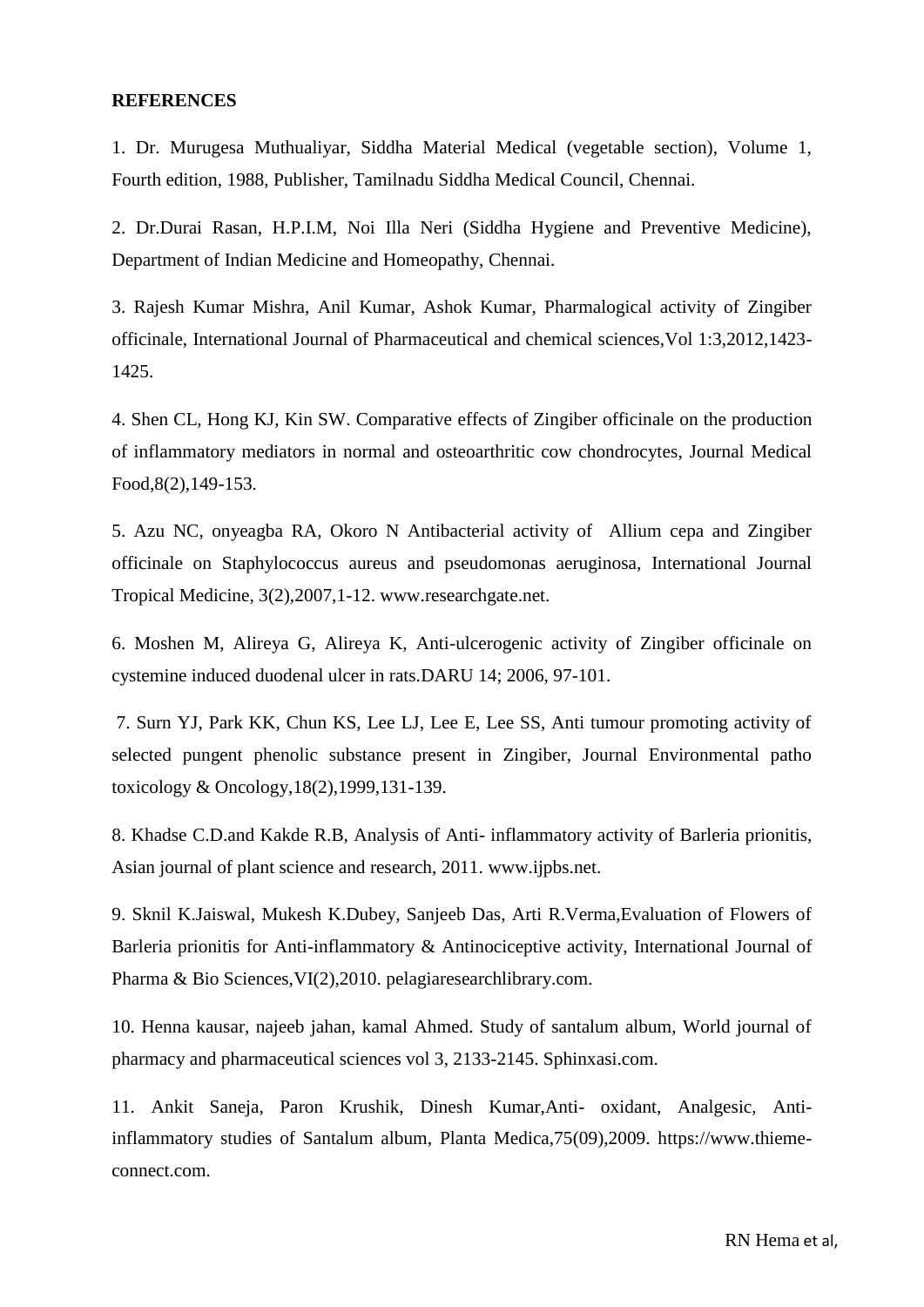12. Jyotirm A.Swale,V.Panchal,B.N.Poul, Physico-Chemical Properties and Antiinflammatory activity of Butea monospermea, Journal of Novel Research Pharmacy and Technology, Vol.1 issue 1,2014,12-18. www.ncbi.nlm.nil.gov.

13.Discit P, T.Prakash, Deepa Karki, D.Kotresha, Anti-obese activity of Butea monosperma bark extract in experimentally induced obese rats, Indian Journal of Experimental Biology,Vol 50,2012,476-483. nopr.niscair.res.in.

14. Nidhi Sharma and Veena Garg, Antihypoglycemic and Anti-oxidant potential Hydroalcoholic extract of Butea monosperma, Indian Journal Exp.Biology, 47, 2008,571. Indianmedicine.eldoc.ub.rug.nl.

15. G.Arunachalum, N.Subramanian, G.P.Plani. Analysis the anti-inflammatory activity of Methanolic extract of Eclipta prostrate, African journal of pharmacy and pharmacology vol.3:3, 2009, 097-100. www.researchgate.net.

16.Y.Madhavi, P.K.Rao and T.R.Rao, Evaluation of Anti-oxidant potential of Eclipta Prostate L, Indian Journal Biochemical, Biophysical study,46,246-252. http://scialert.net.

17. M.S.Hussain, M.B.Alam, N.S,Choudhury,M.Asadujjaman, R.Zahan, M.M.Islam, M.E.H.Mayumder, M.E.Haque and A.Islam,Anti-oxidant, Analgesic and Anti-inflammatory activities of the herb Eclipta Prostata,Journal of Pharmacology & Toxicology,Vol 6,468-480. www.academic.edu.

18. Melo P.A, N.C.Nascimento, W.B.Mers and G.Surey, Inhibition of the mytotoxic and haemorrhagic activities of Eclipta prostata extracts and constituents Toxicon, 22,595-608.

19. Singh S, Srivastava R and Choudary S,Antifungal and HPLC analysis of crude extracts of Celastrus panniculata, Journal of Agricultural Technology, Vol6(1);2010,149-158. www.ncbi.nlm.nih.gov.

20. Kumar.M.H.U. And Gupta Y.K, Antioxidant Property of Celastrus panniculata, a possible mechanism in enchancing cognition phytomedicine, 9, 2002, 302-311. http://:www.ijatrmutto.com.

21. G.Lekha, B.P.Kumar,S.N.Rao,I.Arockiasamy,K.Mohan, Cognitive enhancement and neuroprotective of Celastrus paniculatus, Journal Pharma Science Technology,Vol(2),2010,130-138. interscience.org.uk.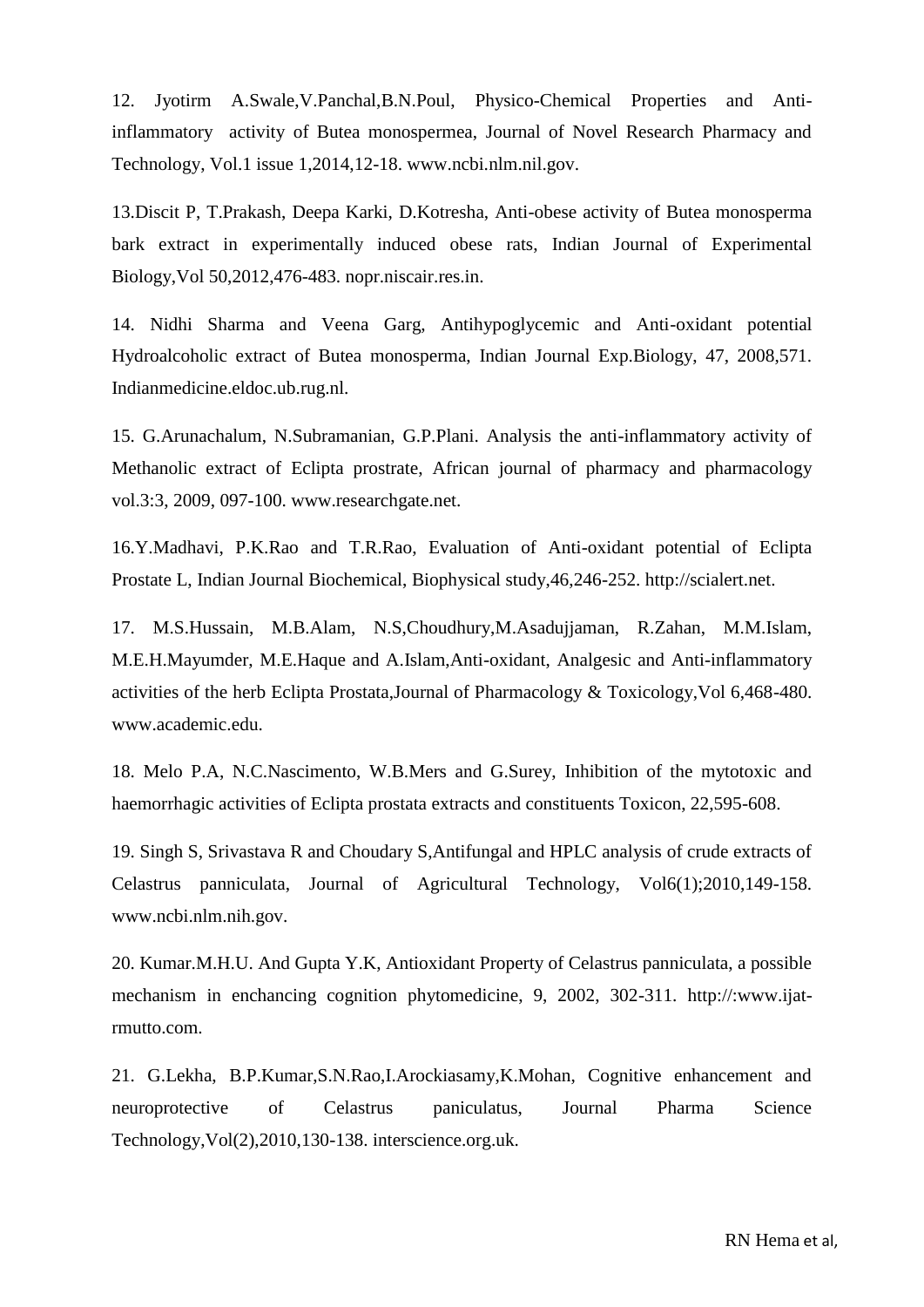22. Nisha.S, Vishnu priya.M, Sasikumar.JM,Phytochemical Screening and GC-MS Analysis of Ethanolic Extract of Rhizomes of Maranta arundinacea.L, Research Journal of Pharmaceutical, Biological and Chemical Sciences. www.researchgate.com.

23. Helen Smith, Sean Doyle, Anti oxidative, Antimicrobial, Antiallergic &Anti inflammatory activity of Maranta aurandinacea, Journal Pharma Science, Vol 4,2,2012.

24. Veerabahu Ramasamy, Mohan, Evaluation of Total Phenolic & Flavanoid Contents and invitro anti oxidant activity of Rhizome of Maranta arundinacea, Pharma Science Monitor 4,2013,3914-3928. www.pharmasm.com.

25. Sarmistha saha, Ramtej J. Verma. Antioxidant activity of Polyphenolic activity of Terminalia chebula Retizus Fruit. Journal of Taibah University for Science, 2015.

- 26. D.Lee.K.Boo.J.Woo.F.Dunan.K.Lee, T.Kwon, Anti bacterial and Anti viral activities of extracts from Terminalia chebula barks, Journal Korean SOC Application Biological chemistry, 54, 2011, 295-298. www.researchgate.com.
- 27. V.Nair,S.Singh,Y.K.Gupta, Anti arthritic & disease modifying activity of Terminalia chebula Retg.in experimental models, Journal Pharmacy,Pharmacology,62,2010,1801- 1806. http://dx.doi.org.

28.Lalit Sharma and Arun Sharma, The Invitro Anti oxidant and Anti inflammatory activity of Hydro-alcoholic extract of roots of Withania somnifera , Journal of chemical and pharmaceutical research,2014.

29. S.S.Agarwal & V.K.Singh, Immuno modulators A Review of studies on Indian Medicine plants and Synthetic peptides.Sanjay Gandhi Post-graduate Institute of Medical Science,B65 Nos 3,4,1999,179-204. indianmedicine.eldoc.ud.rug.nl.

30. Devi P.V, Withania Somnifera Dual potential plant source of a promising drug for Cancer chemotheraphy and Radio-sensitization, Indian Journal Experimental Biology, 34,927-932.

31. Al-Hindawi M.K, De-Khafaji S.M, Abdul Nabi M.H, Anti granuloma activity of Iragi Withania Somnifera, Journal Ethnopharmacol,37,1992,113-116. www.researchgate.com.

32. Suralkar Anupama A, Jadhav Asha B, Vaidya Gayatri S,Anti histamic and Bronchodilating activity of fruit berries of Embelia ribes, International Research Journal of Pharmacy,3(10),2012. www.irjponline.com.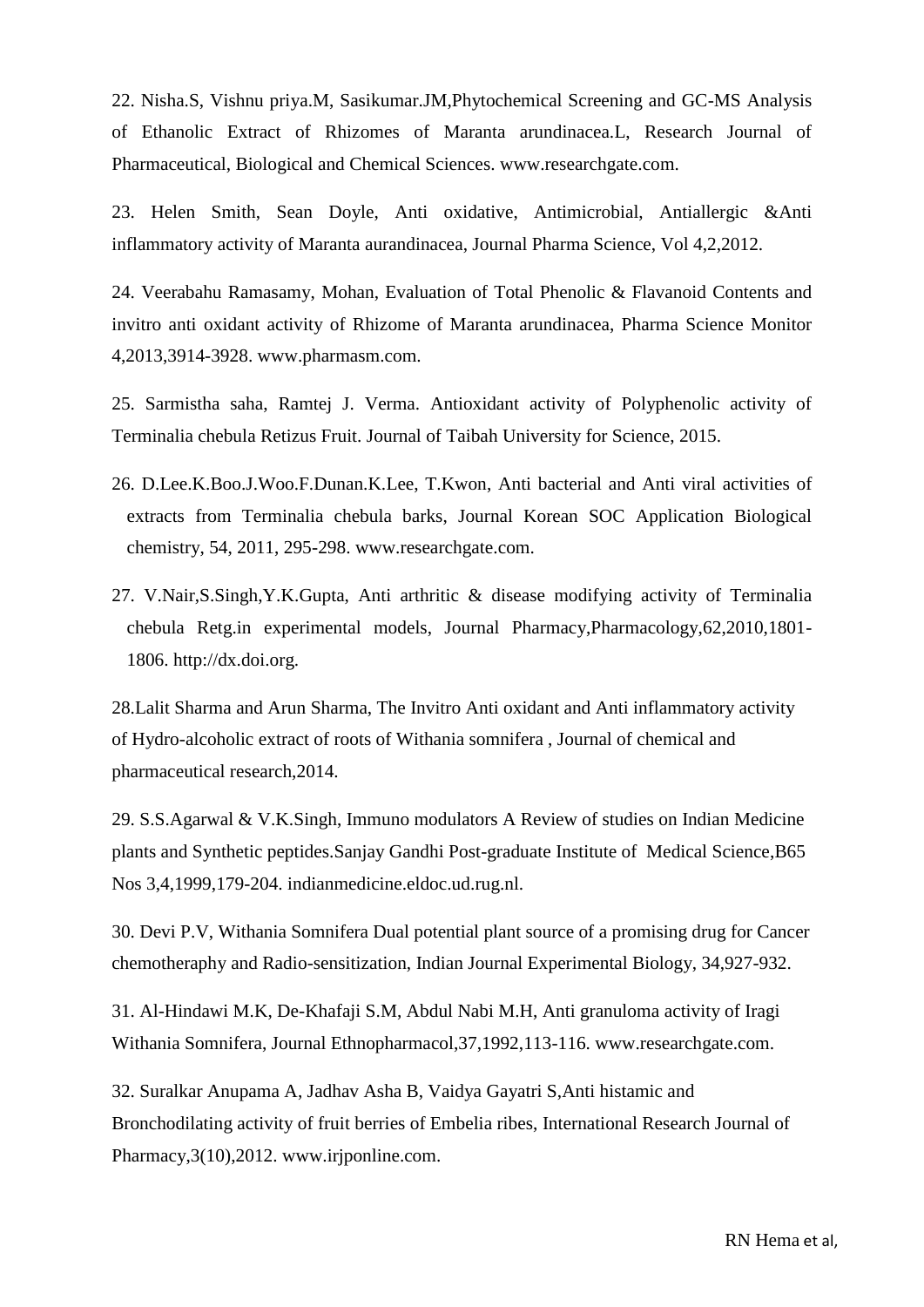33. Bhandari V, Jain N, Further studies on Antioxidant potential and protection of beta cells by Embelia ribes in experimental diabetes, Exp. Diabetes Research, 15, 2007,126. www.researchgate.com,

34. Chitra M, Sukumar E, Anti tumour, anti-inflammatory and analgesic property of Emblin, a plant product,40,1994,109-113.

35. Mahaveer Golechhavikas, Sarangal shreesh.Anti inflammatory effect of Pyllanthus emblica, University of Helsinki, Uusimaa, Finland, Plant medica.

36. Datta A Dhale, Umesh, Phytochemical screening and Anti bacterial activity of Phyllanthus emblica (L), International Journal of advances in Pharmaceutical Research,5(3),2014,15-20.

37. Sukanya M.K, Shimi Silky and Aruna S R. phytochemical analysis,antimicrobialscreening and antihelminthic properties of phyllanthus emblica, International Journal of Pharma and Bio-Sciences,4(4),2013,55-64. www. researchgate.com.

38. Vashrishta Vishal, Sharma Ganesh N, Gaur Mukesh Z, A Review on some plants having Anti-inflammatory activity, The Journal of Phytopharmacology, 3(3), 2014, 214-221.

39. Dhirender Kaushik, Ruby Rani, Pawan Kaushik, Invivo and invitro Antiasthmatic studies of plant Piper longum, International of Pharmacology, 2012. www.ncbi.nlm.nih.gov.

40. Sunila E.S and G.Kuttan, Immunomodulatory and antitumour activity of Piper longum Linn and Puperine ,J.Ethno Pharmacol,90,339-346. scialert.net.

41. Vedhanayaki.G, V.G.Shastri and A.Kuruvilla, Analgesic activity of Piper longum Linn.root, Indian Journal Biology 41,649-651. www.researchgate.com.

42. Smitha jayaram and Shylaja. M. Dharmesh, Analysis the assessment of Antioxidant potentials of Hemidesmus indicus, Pharmacognosy research, MedSknow publications.

43. Mary N K, Achuthan CR, Balus BH, Padikkala J,Invitro anti-oxidant and anti thrombotic activity of Hemidescus indicus Root on diabetic model rats , Diabetes Research,39,2005,15- 24.

44. Lakshman K, Shivaprasad HN, Jaiaprakash B, Mohan S, Anti –inflammatory and anti pyretic activities of Hemidescus indicus root extract, African Journal Traditional 3,2006,90- 94.